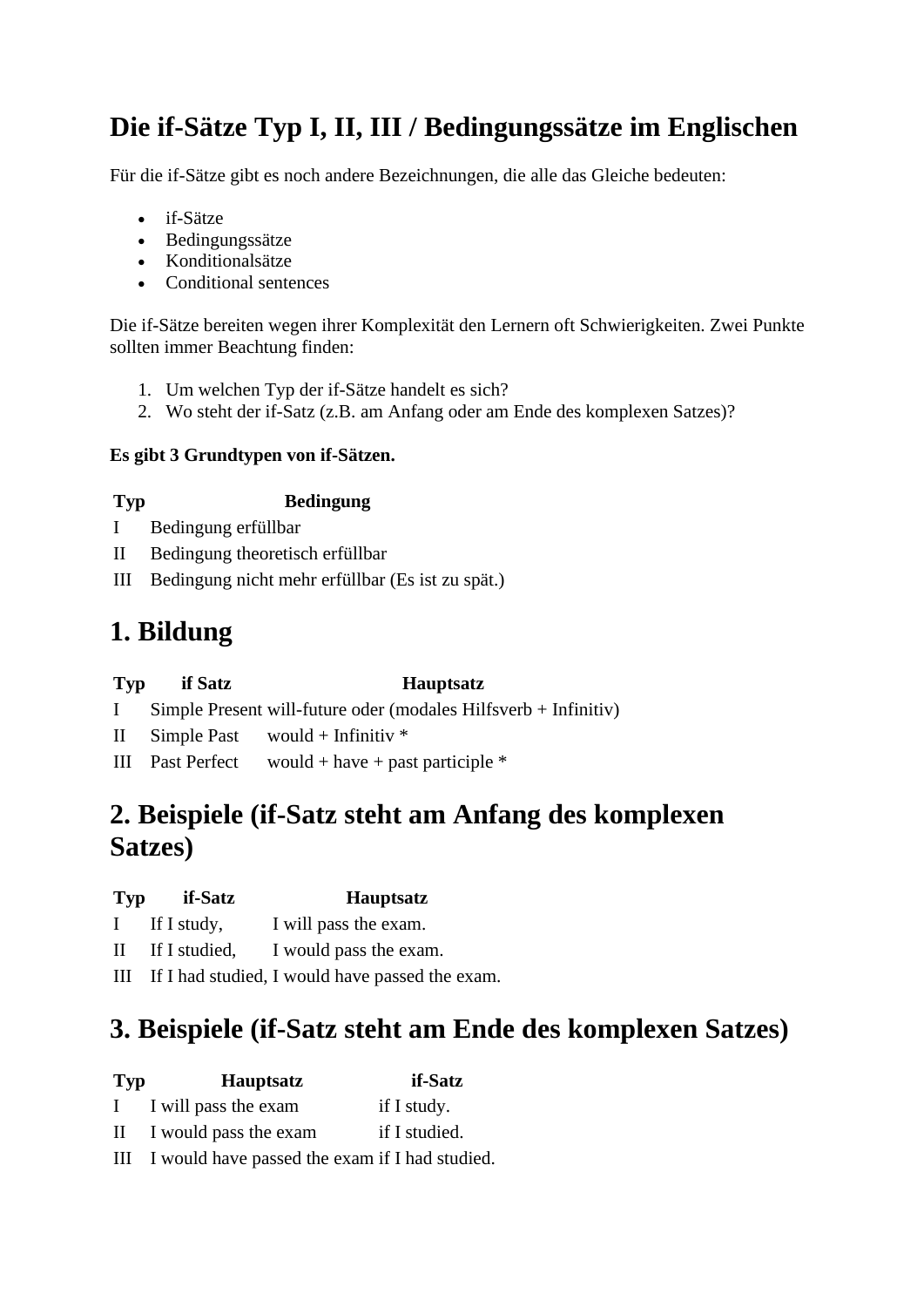#### **4. Beispiele (bejahte und verneinte Sätze)**

| <b>Typ</b>             |        | <b>Beispiel</b>                                                                        |                                                                                  |  |
|------------------------|--------|----------------------------------------------------------------------------------------|----------------------------------------------------------------------------------|--|
|                        |        | Langformen                                                                             | <b>Kurzformen</b>                                                                |  |
|                        | $+$    | If I study, I will pass the exam.                                                      | If I study, I'll pass the exam.                                                  |  |
| $\bf{I}$               |        | If I study, I will not fail the exam.<br>If I do not study, I will fail the exam.      | If I study, I won't fail the exam.<br>If I don't study, I'll fail the exam.      |  |
| $^{+}$<br>$\mathbf{I}$ |        | If I studied, I would pass the exam.                                                   | If I studied, I'd pass the exam.                                                 |  |
|                        |        | If I studied, I would not fail the exam.<br>If I did not study, I would fail the exam. | If I studied, I wouldn't fail the exam.<br>If I didn't study, I'd fail the exam. |  |
| III                    | $^{+}$ | If I had studied, I would have passed the<br>exam.                                     | If I'd studied, I'd have passed the exam.                                        |  |
|                        |        | If I had studied, I would not have failed<br>the exam.                                 | If I'd studied, I wouldn't have failed the<br>exam.                              |  |
|                        |        | If I had not studied, I would have failed<br>the exam.                                 | If I hadn't studied, I'd have failed the<br>exam.                                |  |

\* would kann im Typ II und III ersetzt werden durch: could oder might. Es sind auch should, may oder must möglich. Beachte dazu die deutschen Bedeutungen folgender Beispiele:

| I would pass the exam. Ich würde die Prüfung bestehen.             |
|--------------------------------------------------------------------|
| I could pass the exam. Ich könnte die Prüfung bestehen.            |
| I might pass the exam. Ich könnte vielleicht die Prüfung bestehen. |
| I may pass the exam. Ich könnte die Prüfung bestehen.              |
| I should pass the exam. Ich sollte die Prüfung bestehen.           |
| I must pass the exam. Ich muss die Prüfung bestehen.               |

Setze das Verb in Klammern in die ricjhtige Zeit, dass **if-Sätze – Typ I oder Typ II** entstehen. Achte auf die Position des if-Satzes und auch auf Verneinungen.

- 1. If we \_\_\_\_\_\_\_\_\_\_\_\_\_\_\_\_ to Dresden, it will be a fantastic trip. (cycle)
- 2.  $I \_$  the school bus if I don't get up early. (miss)
- 3. Harriet would stay longer in Vienna if she \_\_\_\_\_\_\_\_\_\_\_\_more time. (have)
- 4. She the people in Peru if she bought her coffee beans in this shop. (support)
- 5. If I don't see Claire today, I \_\_\_\_\_\_\_\_\_\_\_\_\_\_\_\_\_her this evening. (phone)
- 6. If Carlos \_\_\_\_\_\_\_\_\_\_\_\_\_\_\_\_\_ sailing, he'll need a life-jacket. (go sailing)
- 7. If my brother \_\_\_\_\_\_\_\_\_\_\_\_\_\_\_\_\_ his car here, the traffic warden would give him a ticket. (park)
- 8. You'll catch a cold if you\_\_\_\_\_\_\_\_\_\_\_\_\_\_\_\_\_\_\_a pullover. (wear, not)
- 9. If you drink more of this sweet lemonade, you \_\_\_\_\_\_\_\_\_\_\_\_\_\_\_sick. (get)